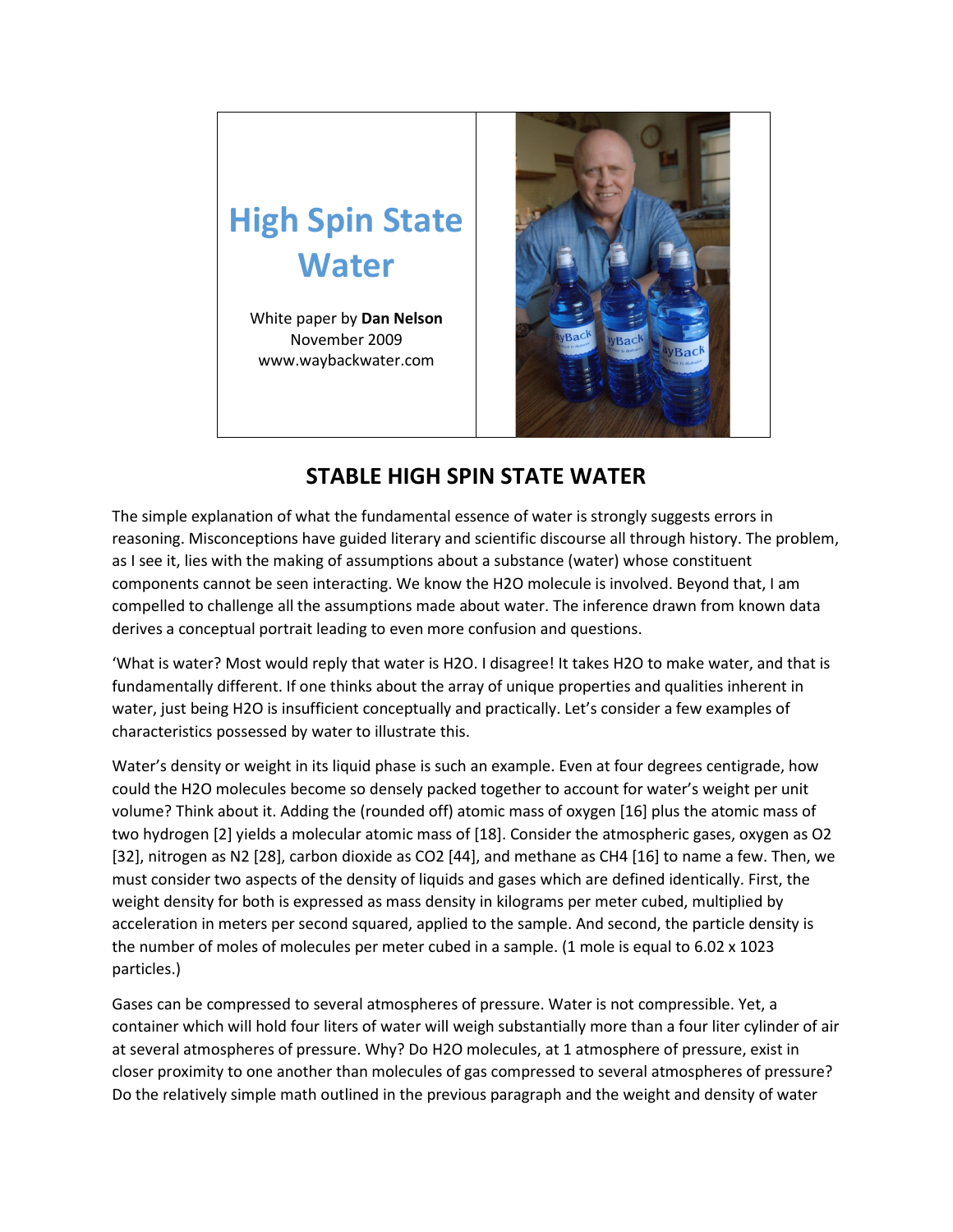become even more mysterious. Water must have internal structure and mechanics significantly different than those of a gas.

I have pondered this over a great deal. I realize that the conclusion I have reached is inescapably controversial. There must be a fundamental flaw in our understanding of what a liquid is versus what a gas is. Water occupies a liquid phase or is a liquid because its compositional nature is vastly different than molecules occupying a gaseous phase. If the H2O molecules are assumed to be independent, unattached and free to assume the same mobility characteristics as molecules in gases, the conventional understanding fails the tests of logic and calculation.

There is another attribute of water which I have been pondering for many years. That attribute is its refractive ability. I procured my first telescope fifty-five years ago and I have been actively involved as an amateur astronomer since that time. Currently, I possess two very high quality refracting telescopes (5″ and 7″ APO's – three element objective lenses) and am engaged in advanced research in wave propagation theory.

A slight modification of our current understanding of what causes different media (all of them being transparent and solid except for water in its liquid phase) to exhibit refractive properties is in order. I don't disagree with the fact that light loses a certain amount of velocity when it passes through various media such as glass, quartz, diamond water as ice and water as liquid. Nor do I have a problem with Snell's law which tells us the extent to which a ray is bent at the boundary between two substances having different indices of refraction. My problem is with the fact that different media possess different refractive indexes with no adequate explanation as to why that is true. The internal mechanics within the various refractive media is obviously somewhat different. What do they have in common? They are transparent (clear) allowing for light transmission through them. But, what accounts for the difference in refractive index? All of these substances have atomic or molecular structure which defines them as crystalline! The particles which comprise the light transmission medium must be arranged in an appropriate geometric pattern and therefore build a regular crystal lattice. Light passes through an organized system of particles (as crystalline lattice) with very little loss in energy. Every medium with refractive properties is a crystal. Did I just suggest (bluntly state) that water in its liquid phase has a crystalline structure? I believe I did! This is the juncture in my paper where I must encourage you to entertain the possibility that an obvious and fundamental fact relative to water has been right under our noses all along; a truth so simple and yet not so obvious. But the important and exciting possibility which has yet to be considered pertains to whether water is susceptible to having its properties manipulated through sophisticated engineering methods.

Consider also the thermal (heat transference) properties of water. What occurs if water is considered in the light of thermodynamics?

The science of thermodynamics involves the movement of heat; the reversible transformation of heat into other forms of energy such as mechanical energy in the cylinders of your car engine. The first law of thermodynamics deals with the conservation of energy. When any quantity of energy disappears in one location or under a specific set of conditions, an equivalent amount of energy must appear elsewhere in the same system, even if converted into a different form of energy. Energy can never simply disappear – it must be conserved.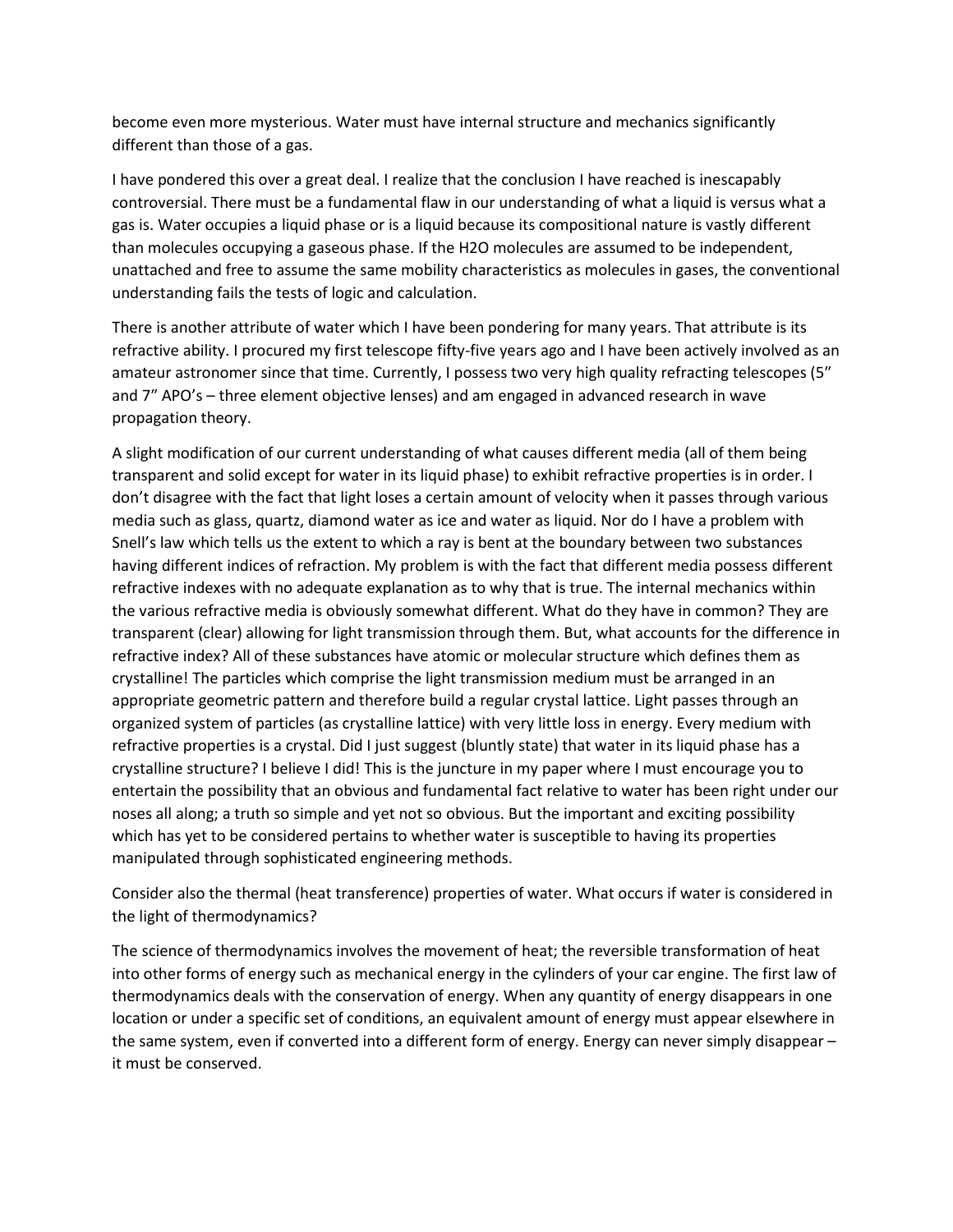Commonly referred to as the entropy principle, the second law of thermodynamics is the degradation of the total energy in a system. An example would be the observation that energy, as heat, always flows from a body of higher temperature to one of lower temperature. Normally, entropy would be a macroscopic variable describing a bulk property of matter, a quantitative measure of how disorganized (degraded) a physical system is. So the second law says: for any closed system, the entropy (magnitude of disorganization) always increases.

James Clerk Maxwell, a Scottish physicist, developed a kinetic theory of gases in 1859, which was based on statistical averages. His was a method by which the macroscopic properties of a volume of gas molecules could be predicted from a microscopic model. This lead to the important probable velocity distribution of the gas molecules, based on his model, which is the range of velocities or how the whole collection of molecules deviates from the kinetic average. The probability velocity of a random gas molecule could be computed assuming three conditions are met. They are:

- 1. The particles are mutually independent of each other.
- 2. The particles interact randomly with no preferred direction.
- 3. The particles are free to move uniformly in space.

Less than two decades later, Maxwell's work inspired Ludwig Boltzmann to apply statistical probability calculations to any collection of particles, which met the same three conditional criteria. However Boltzmann clarifies and expands upon the second law by formalizing the theorem of the equipartitioning of energy, which by virtue of the theorem's probability basis makes Boltzmann the father of 'statistical mechanics'. His insight into energy was that it would be shared equally among all degrees of freedom when the system reaches thermodynamic equilibrium. In other words, a molecular system initially exists in a less probable state and then approaches a more probable state when it is agitated by heat or mechanical vibration until it reaches thermal equilibrium – its most probable state – the entropy is now at maximum. Through logical reasoning, mathematically supported, it is obvious that the law of entropy increase is statistical, not absolutely certain.

So, how does the above information apply to our topic of stable high spin state water? The spin state is calibrated against the background of the thermodynamic efficiency (status) of water. Thus, the thermodynamic efficiency of water is its current energy state and equivalent to its spin state. Therefore, high spin state water is water in its lowest probability state; water as far removed from thermodynamic equilibrium as possible.

As I have already stated, a careful analysis of the unique properties and attributes of water strongly suggests internal structure and mechanics which are far different than those of a gas. It is not logical that water represents a random collection of independent molecules. It has heat transference properties, movement and density characteristics far different than the atmospheric gases mentioned in paragraph three. As mentioned in paragraph six, water possesses a unique refractive index which strongly suggests internal structure of crystalline nature. The inescapable conclusion is this: water is non-conforming to the first two of Maxwell and Boltzmann's three computational conditions for a random and mutually independent collection of particles. Why is this so?

I will postulate a model which I believe is a more fundamentally accurate and workable understanding of water and will necessarily evoke modifications of some concepts and mechanical models which science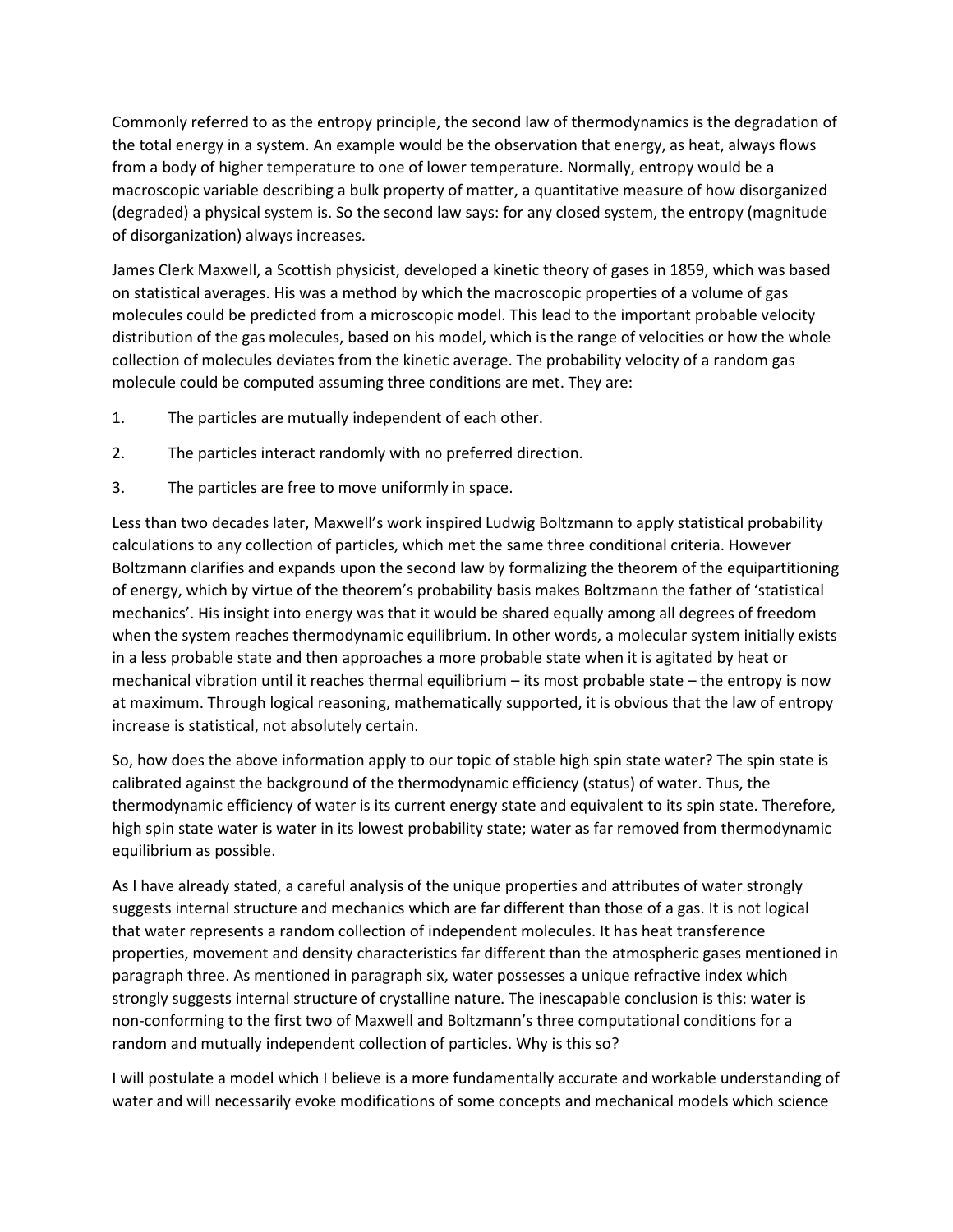has held as valid and true for a considerable period of time. While it's not my intent to cast aspersions at others' efforts/ideas or to commit chemistry heresy, it sometimes amazes me when I delve into various problems only to be confronted with notable gaps between available data and the often times tenaciously held, though erroneous, assumptions held by other scientists and the more probable hypothesis waiting to be put to the test.

Before going into specific delineation of my revised model of water, a brief discussion of atomic/molecular scale and structure is appropriate at this juncture. Because the laws of quantum theory only allow us to estimate the size of atom at approximately 1/10 of a nanometer ( $1\text{\AA} = 1$ ) angstrom) or one part in one millimeter divided into ten million parts, that left me some room for differences which came out of my calculations. Those calculations made allowance for atoms slightly smaller and perhaps even half that size at 0.5 angstroms. Both the hydrogen and oxygen atom (in fact, all atoms) are extremely similar in size at that scale. The simple water molecule would thus weigh in at plus or minus one angstrom in size. Water, as a tri-atomic molecule, is formed by the need for oxygen to acquire an additional electron pair. This is referred to as an electrovalent bond, or (more commonly) as an ionic bond. ln this highly stable (lowest energy) electronic configuration, water represents one of the simplest electric bi-polar charge fields in existence. As an unattached / independent / uninvolved (ground state) water molecule, the bond angle between one hydrogen, the oxygen, and the second hydrogen would be 104.5°. To fully grasp my revised model of water, one must be aware of the theoretical work of the German physicist Arnold Sommerfeld and his law for doublets. His insight was that two elements, in forming a bond, would share their electrons in such a way that they would have eight electrons parked in their highest energy levels, a total of four electron twins (pairs). So, oxygen has one electron pair in its innermost shell and three pairs in its outermost shell for a total of four pairs or eight electrons. When bonded with two hydrogen atoms, the oxygen acquires an additional electron pair in its outermost shell for a total of eight electrons to fulfill Sommerfeld's requirement. (This is also known as the octet rule or Lewis-Langmuir theory named for two American chemists.) When bonded with two hydrogen which each contribute one electron to oxygen's outermost shell, the combination represents the most stable energy state for both elements.

Even more fundamental to my revised water model is the fact that electrons exist in their shell with one of four quantum numbers (s, p, d or f ) which my work correlates with spin axis orientation. This is not to be confused with Pauli's exclusion principle. In 1924, physicist Wolfgang Pauli proposed that no two electrons can be in the same quantum state. In helium, with two electrons in the lowest orbital, one electron is allowed to join (pair) with the other only if it spins in the opposite sense to its partner. My proposal is that spin axis orientation, with reference to the atom's nucleus, is the foundation for the four quantum numbers. Electron pairs must share the same orientation of their spin axis while having opposite spin. Bearing in mind that electron spin is the quantum analogue of classical spin or rotation of some object about an axis, opposite electron spins have the effect of zeroing out the g-factor (number expressing the electron's magnetism) while building the characteristics of the electric force field around the atom. The electric (Coulomb) field varies quantitatively according to s, p, d or f spin axis orientation.

So, Sommerfeld knew that when one oxygen combined with two hydrogen, they would share their electrons so as to have eight at their highest energy level; four electron pairs. But, the four electron pairs are not the same. Three are p-electrons. The forth is an f-electron pair (on loan from the two hydrogen atoms). If we put this into the context of what's known about the atomic world according to the principles of quantum mechanics, this leads to a curious phenomenon.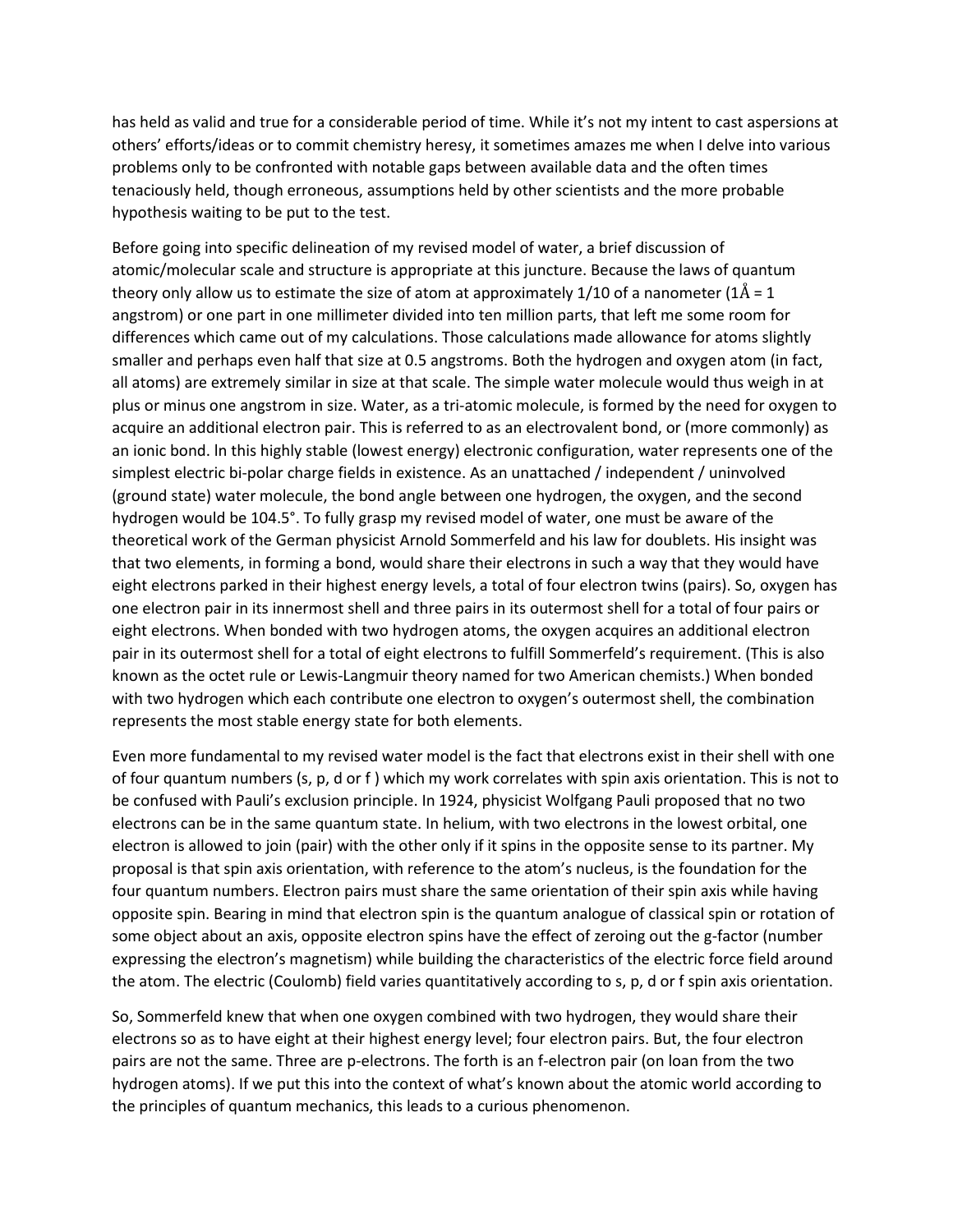First thing to consider is magnetism. It is a well-known, established fact that the H2O molecule is ever so slightly magnetic. It has a permanent dipole moment or bi-polar charge field which somewhat increases the probability of particle interaction. The oxygen atom with its full complement of electrons in electron shell number 2 displays negative charge characteristics. The hydrogen atom nucleons group together in rather close proximity separated by 104.5° for what I refer to as water in its most probable state. However, there exists an even stranger molecular property which greatly increases the probability of particle interaction.

What kind of particle is an H2O molecule? Assuming that we are dealing with oxygen-l6, there are a total of 8 protons, 8 neutrons and 8 electrons. All these particles are classified as fermions. They are identical quantum particles whose state acquires a negative sign when the particles are exchanged. The mathematical property of the quantum state of fermions is antisymmetric. Fermions obey the Pauli exclusion principle so that no 2 identical (spin ½) fermions can be in exactly the same quantum state. Fermions are strongly interacting particles. So, because of the obvious condition of all the electrons running as pairs, we would say that the electrons are in an entangled state so neither has a state of its own. but the pair does. In this entanglement of a pair of spin ½ particles, we have a resultant or total spin 0 state. But, how should we think of the entire H2O molecule? Like a helium atom or photon. These particles are classified as bosons whose states do not change when the particles are exchanged. All bosons tend to be in the same state. The mathematical property of the quantum state of bosons is symmetric. The H2O molecule definitely obeys the particle swap rules for bosons.

I have designed a simple but elegant test for determining the difference between particles in a symmetric boson state and particles in an antisymmetric fermion state. The particles in these two states display a subtle but discernible effect on the local gravity field. Analysis of electrons moving through a conductor as well as hydrogen gas (not in motion) give identical results. Opposing, but identical results, derive from an analysis of a 500mW laser beam and helium gas (also not in motion). Temperature and atmospheric pressure were the same for all tests. Interestingly, when water was subjected to the same test criteria as the above, it gave the same results as the two boson particles – photons and helium atoms. Samples of water from different sources (different sets of environmental circumstances) and purified (filtered, distilled) by a variety of means gave identical results.

Bosons are in the same quantum state. They are "gregarious" because of this state and their affinity for each other gets stronger the more bosons cluster together. What is responsible for this effect? The outer electron shell of the H2O molecule possesses a high gradient of virtual particle exchange. This quantum electrodynamic effect coupled with weak magnetic urging attracts the molecules together such that the oxygen atoms seek positions in proximity to an equilibrium center. So, it's not the permanent dipole moment attribute of the H2O causing these particles to explore intimate/close relationships to their identical boson partners. Rather, it's the electric force field or zero-point energy exchange property of the four outer electron pairs. The atoms are already in a combination representing the most stable energy state for both elements. How would these stable particles interact? They would do so by forming the most stable and symmetric structure possible.

This brings our discussion full circle and back to my revised model of water. The preponderance of evidence, thus far, tells us that h20 molecules seek out close relationships of a symmetric-crystalline nature. They are forming polyhedron. This is the only plausible structural state which can account for all of the unique attributes and qualities of water. The polyhedral structures constitute even larger, more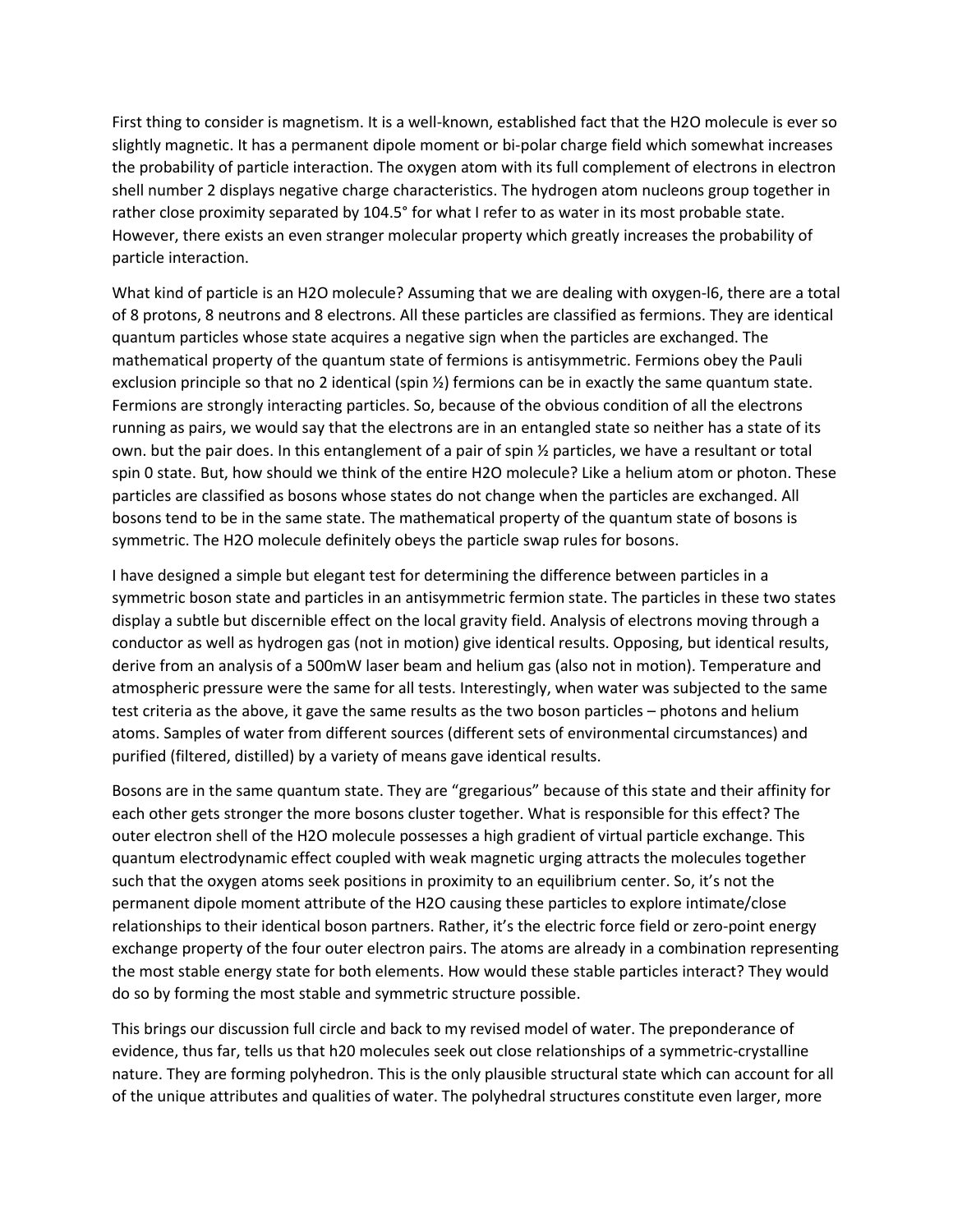involved boson particles. An example of such a particle would be a dodecahedron with 12 interlocked and extremely stable pentagonal rings with 20 H2O boson particles occupying the nodal points. Oxygen always sets up on the inside of this structural framework with the two hydrogen nucleons in the diametric opposite of the polyhedron's center. With the positive electric charge predominant on the exterior of the boson particle, an interesting property emerges. We are familiar with clustered, nonmoving electrons creating a static negative charge field. The water boson carries an electro-positive field. Not only are the bosons prone to cluster at a minimum separation of 3 angstroms which is the mechanism responsible for the surface tension of H20 and its bulk density, but the positive electrostatic field effect makes H20 very attracted to other surfaces such as proteins. This effect is the equivalent of electron build-up on various surfaces.

A limited number of structures would be allowed. Only polyhedra whose total boson compliment is divisible by 4 are possible. The number of bosons involved determines the geometry of the resultant boson particle. Particle geometry is critical. The smallest stable water particle (polyhedron) would consist of 4 boson particles arranged in a tetrahedron configuration. Another allowable particle would be a modified cube (hexahedron). If you arranged four tennis balls as a square, instead of stacking the next four directly above the bottom four rotate the top four 45° such that each ball nestles between the two above or below it. Other particle configurations would exist beyond the dodecahedron with one of them consisting of 64 bosons and the next at 160 bosons.

As previously mentioned in paragraph six, water may be amenable to some manipulation or engineering. Everything thus considered really comes down to this important aspect. Understanding the true nature of water and changing its characteristics are very different topics. Paragraph twelve entangles the thermodynamic efficiency and current energy state of water with its spin state. The different polyhedron structure sizes and geometry are a direct result of the spin state of these crystals. Spin state relates directly to the energy density gradient of the virtual particle field exchange from both the outer oxygen electron shell and the hydrogen nucleons. Virtual interaction between zero-point energy and both oxygen and hydrogen fields is balanced and reciprocal. Any change in the gradient of one stimulates a reciprocal response in the other. It occurred to me over twenty years ago that it might be possible to develop a virtual laser which would facilitate a variation in the energy gradient in either the negative field of the oxygen or the positive field of the hydrogen nucleon compliment. Photons, either "real" or "virtual", obey the same swap rules for symmetric boson particles. Conventional lasers work because of this principle. The more photons you can pack together, the better. As it turned out, there was only one approach to engineering the spin state of water. Manipulation of the gradient of the hydrogen protons actually results in a change of the bonding angle between the two hydrogen nucleons and their ionic bonding partner. Thermodynamic efficiency (spin state) is highest when the bonding angle is at a maximum of 122°. Field exchange gradient is optimized at this angle for both positive and negative charge fields. The bonding angle thus becomes the determinant of the thermodynamic status of water. The bonding angle controls polyhedron size and its geometric expression. All of this is possible because of one simple operation. When the bonding angle is changed, the dipole moment is changed. Dipole moment, as a variable, is the hidden factor in water thermodynamics.

Attached to an environmental context, the water particle will reflect the thermodynamic status of imposed conditions. These conditions tend toward the most probable state. Also, these conditions have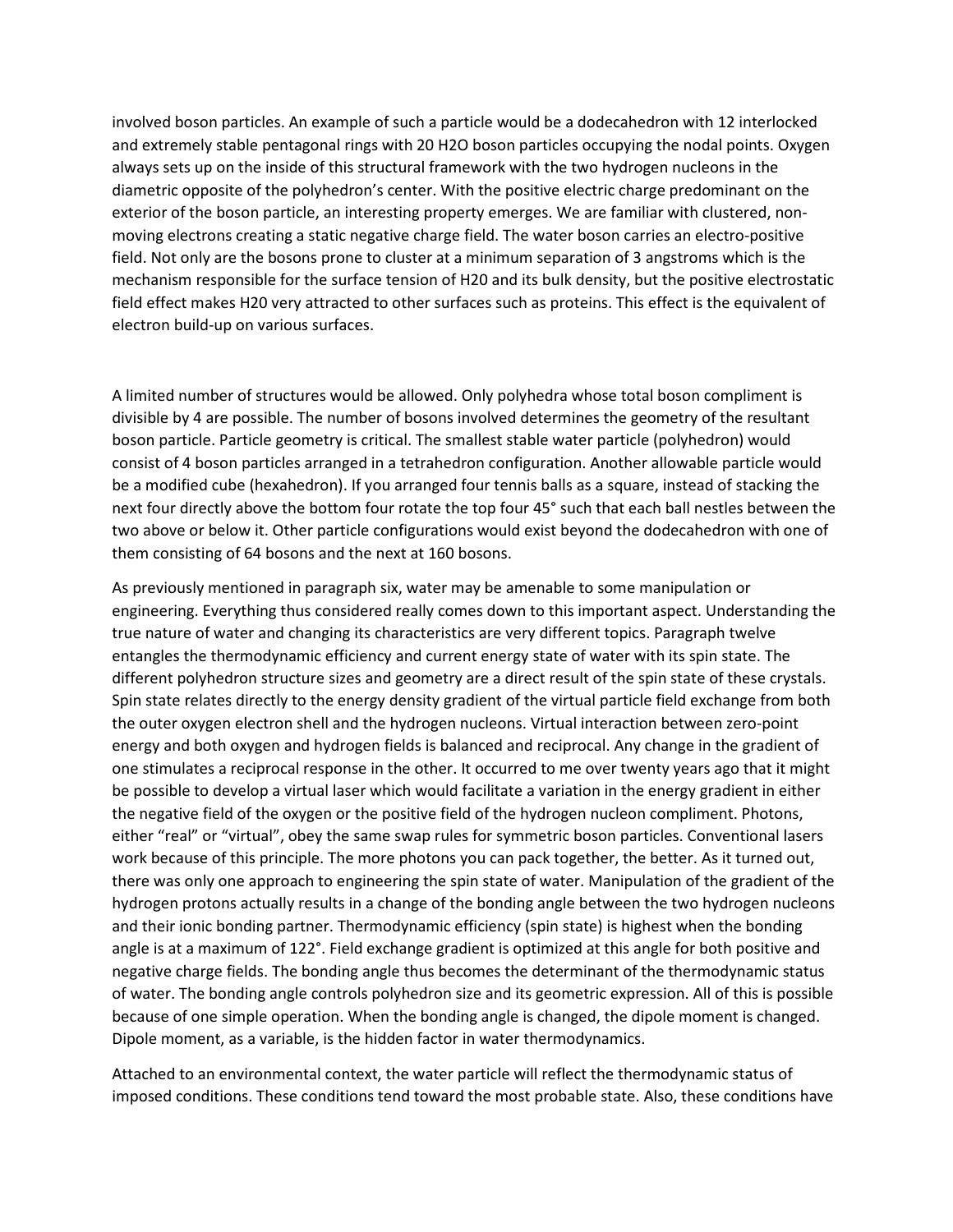no bearing on kinetics and so are independent of temperature, pressure or other inherent factors. I need to qualify the previous sentence. If water is free to move without constraint, it acquires energy from zero point in its immediate environment. We are referring to water in a relatively stable temperature range. The increased temperature of water should produce the same effect by imparting greater kinetic energy to the particles. Does it? No. That energy is exchanged back to its environment very quickly as heat exchange. Under the vast majority of existing conditions, particularly laminar flow (i.e. movement through pipes or confining underground aquifers), water experiences negative thermodynamic fluctuations. Water particles, under these thermodynamically degrading conditions, shift their bonding angle to 109° with an immediate change in polyhedral geometry. This polyhedron constructed of 160 H2O molecules, resembles a geodesic dome approximately one micron in size. Between 95% and 98% of all the polyhedra in any bulk quantity of surface or inter-crustal water will exist in the higher probability micron configuration. The remaining 2-5% of total polyhedra are in a lower probability state and exist as a nanometer size polyhedron with a bonding angle of 114°.

The polyhedra of water are marginally more independent of their neighbors than their molecules locked into the polyhedron structures themselves. Subsequently there does not exist the independence and randomness of motion within bulk quantities of water that exist in gases. The cohesive forces are great enough to hold the polyhedra in close proximity, from 4-70 microns separation depending on kinetic energy (temperature – motion) acquired by the bulk system. The proximal positioning locks the polyhedra together in a state of vortical/vortex motion; like ball bearings rolling about one another and yet not allowed to stray far from the neighbors, owing to a mutual exchange of an attractive force. Therefore, thermal kinetics and pressure simply determines either

1) decreased entropy at which point the polyhedra cease vortical motion and move into a static lattice structure forming ice ( water in its condensed phase), or

2) increased entropy and vortical velocity results in cavitation facilitating the polyhedra's escape from the surface at the boiling point.

What I have said so far is that water particles draw energy straight from vacuum space. Think of the vacuum medium as a limitless well of energy and the cohesion bound water polyhedra as the pump. The relativistic principle behind this is simple; matter tells space how to curve and space tells matter how to move. As particles of mass draw upon the zero-point energy, this energy becomes the vector determinant of the bulk commodities motion.

Think of this as quantum thermodynamics where there is freedom of uniform motion in space with constraints imposed upon the first two of our conditions referred to in paragraph 10. This aspect of thermodynamics involves heat (kinetics) only as a secondary consideration. Water, as a closed system, is subject to fluctuations between information maximization and minimization. Its structural integrity at information maximization is its least probable state (supporting minimum particle size), its highest energy state, and its most efficient hydrating state.

Recent testing under laboratory conditions of water engineered by my virtual laser, definitely substantiates my hypothesis concerning the reduction in particle size of high spin state water. A virtual laser imposes coherence (structure) on the vacuum medium around and through a given volume of water and rotates energy out of vacuum into the H2O molecule, thus determining the geometry and